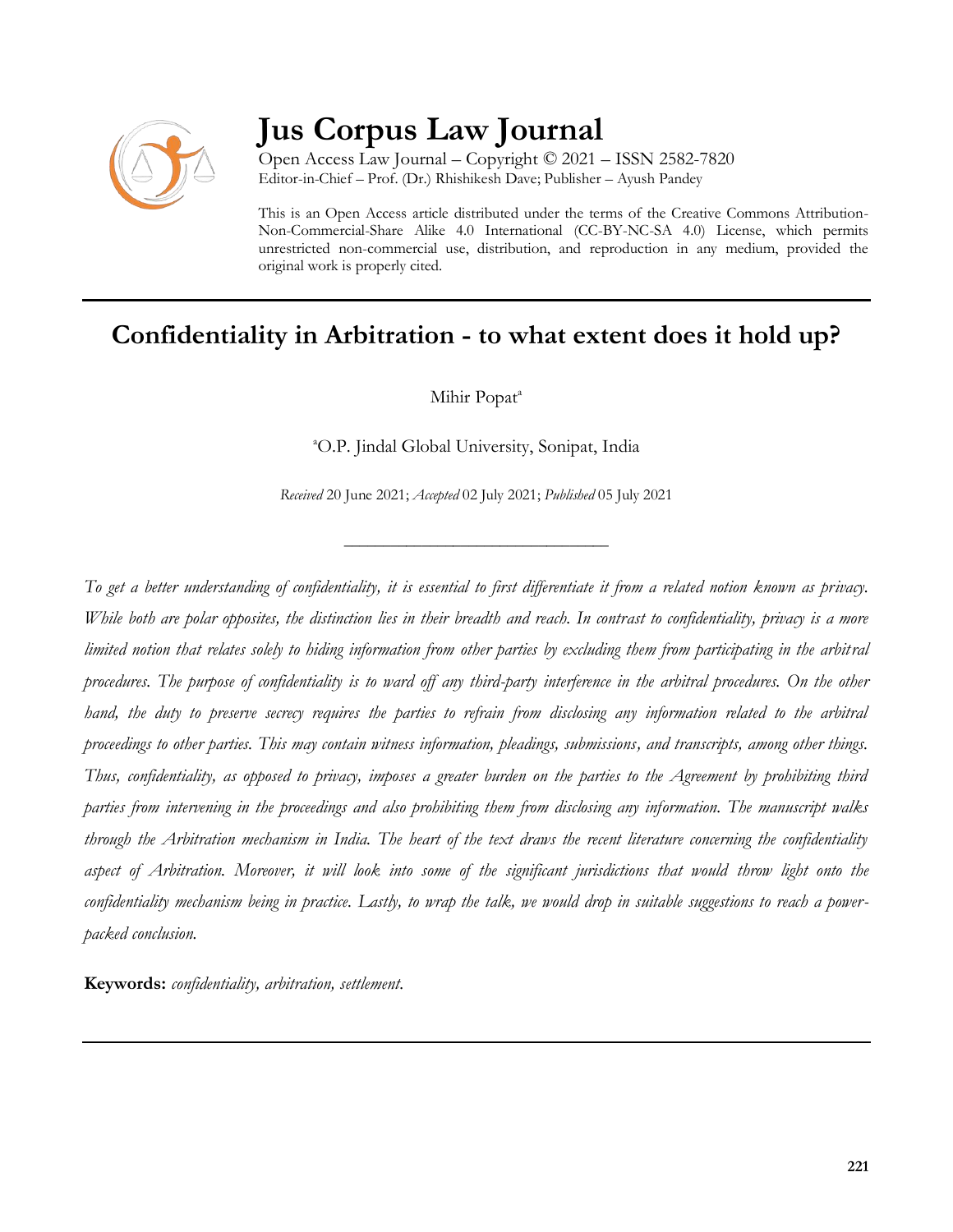#### **INTRODUCTION**

 $\overline{a}$ 

When parties decide to settle a dispute via Arbitration, the parties involved tend to let out information regarding finances, intellectual properties, and other classified data. One of the determining reasons why parties resort to Arbitration is to ensure that such material information is protected from public exposure since it could impact their market stature and competition. In India, the law associated with domestic arbitration, foreign-seated arbitration, and enforcement of foreign awards is governed by the **Arbitration and Conciliation Act, 1996**. The act built on the UNCITRAL Model Law as embraced by the United Nations Commission on International Trade Law.<sup>1</sup>

### **THE LAUNCH OF THE CONFIDENTIALITY CLAUSE VIA SECTION 42A**

This clause was introduced with the Arbitration and Conciliation (Amendment) Bill, 2019, once it got approval by both the Upper and the Lower house of the Parliament. The backstory was that a bill depicting similar provisions was supposed to be passed but lapsed before it could go through the Rajya Sabha. By bringing in such a clause, does it certainly fill the gap of confidentiality of Arbitration?<sup>2</sup>

When we study the Indian Arbitration and Conciliation Act, 1996, Section 75 of the act provided confidentiality merely at conciliatory proceedings.<sup>3</sup> What happens next is, on thorough scrutiny of the confidentiality provision across different jurisdictions, the Srikrishna Committee viewed that it was flawed. To resolve this issue, the committee drew certain exceptions through which information was disclosed depending on the particular situations. This situation comes to play when some part of the information is required by legal duty,

<sup>3</sup> Khushbu Turki and Shagun Singhal, 'Section 42A- A Stumbling Block for Unprejudiced Arbitration in India' (*Arbitration and Corporate Law Review*, 10 August 2020)

<sup>1</sup> Zia Mody & Aditya Vikram Bhat, 'The Dispute Resolution Review: India' (*The Law Reviews*, 22 March 2021) [<https://thelawreviews.co.uk/title/the-dispute-resolution-review/india>](https://thelawreviews.co.uk/title/the-dispute-resolution-review/india) accessed 10 June 2021

<sup>2</sup> Chanaka Kumarasinghe & Sadhvi Mohindru, 'Legislative Reforms to the Indian Law on Arbitration' (*HFW*) < [https://www.hfw.com/Legislative-reforms-to-the-Indian-Law-on-Arbitration>](https://www.hfw.com/Legislative-reforms-to-the-Indian-Law-on-Arbitration) accessed 10 June 2021

[<sup>&</sup>lt;https://www.arbitrationcorporatelawreview.com/post/section-42a-a-stumbling-block-for-unprejudiced](https://www.arbitrationcorporatelawreview.com/post/section-42a-a-stumbling-block-for-unprejudiced-arbitration-in-india)[arbitration-in-india>](https://www.arbitrationcorporatelawreview.com/post/section-42a-a-stumbling-block-for-unprejudiced-arbitration-in-india) accessed 10 June 2021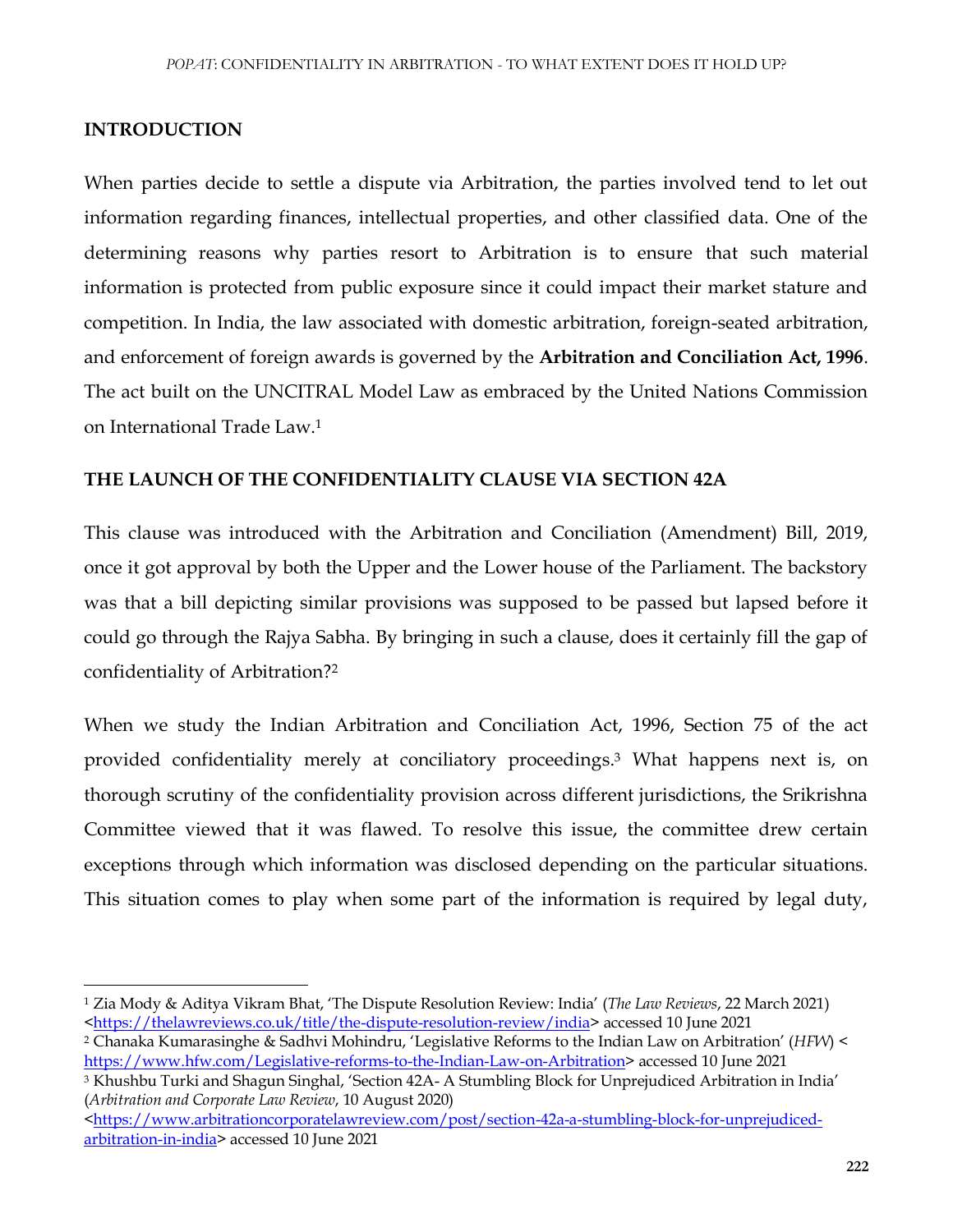protecting and enforcing a legal right or challenging an award before a court or a judicial authority.

But these recommendations were not fully included in the 2019 Amendments while putting Section 42A forward<sup>4</sup>. Moreover, a close reading of section  $42A<sup>5</sup>$  indicates the language adopted by Section 75<sup>6</sup> of the Indian Arbitration Act that talks about confidentiality and implies that the bill drifts from the committee recommendations.<sup>7</sup>

## **LIMITATIONS OF SECTION 42A OF THE ACT**

Section 42A could be a mandatory provision since it is a non-obstante clause. The courts might decipher this provision to be merely directory in nature if there is an existing pre-arbitration confidentiality agreement between the parties, along with party autonomy and flexibility in the process of such proceedings. It brings us down to the fact that a breach of Section 42A could not act as a reason to repeal the arbitral award under Section 34(2) (a) (v). Lastly, parties could execute separate confidentiality agreements with others not covered by Section 42A to prevent unjustifiable disclosures and ensure compliance.<sup>8</sup> Further, Section 42A fails to categorize the information that is recognized and protected. It means that there is an absence of a clear distinction between the 'inherently confidential information such as trade secrets, finances, etc., and the other documents disclosed at the proceedings. On this, the court in Singapore concerning the International Coal case<sup>9</sup> said that "in arbitration, the kind of protection differs with documents and information."<sup>10</sup>

While we compare it with other jurisdictions, they offer a range of exceptions to confidentiality which are as follows: listed companies need to disclose their material information, preserve the

 $\overline{a}$ 

<sup>4</sup> *Ibid* 1

<sup>5</sup> Arbitration and Conciliation (Amendment) Bill 2019, s 42A

<sup>6</sup> Arbitration and Conciliation (Amendment) Act 2019, s 75

<sup>7</sup> Tejas Karia and others, 'NPAC's Arbitration Review: New Confidentiality provision in the Indian Arbitration Act' (*Bar & Bench*, 30 September 2019) [<https://www.barandbench.com/columns/npac-arbitration-review](https://www.barandbench.com/columns/npac-arbitration-review-confidentiality-provision-indian-arbitration-act)[confidentiality-provision-indian-arbitration-act>](https://www.barandbench.com/columns/npac-arbitration-review-confidentiality-provision-indian-arbitration-act) accessed 10 June 2021

<sup>8</sup> AKS Partners, 'Covid-19 and E-Arbitrations: An Indian Perspective' (*Lexology*, 30 July 30 2020)

[<sup>&</sup>lt;https://www.lexology.com/library/detail.aspx?g=40e5193a-22d0-411c-97e7-222dc434c285>](https://www.lexology.com/library/detail.aspx?g=40e5193a-22d0-411c-97e7-222dc434c285) accessed 11 June 2021

<sup>9</sup> *International Coal Pte Ltd v Kristle Trading Ltd and Anr* {2008} SGHC 182

<sup>10</sup> *Ibid* 7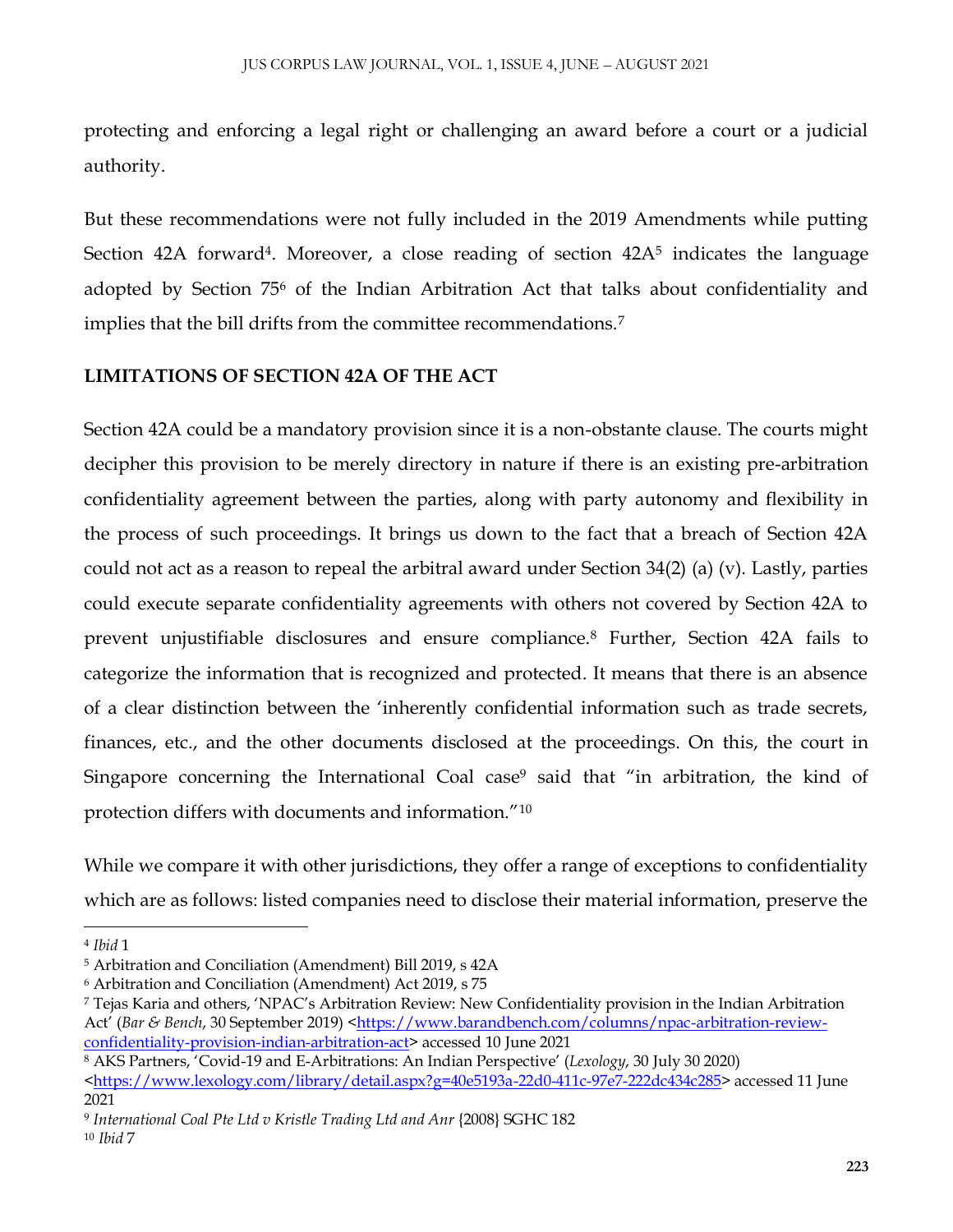public interest, etc. And also stand along with third-party rights via indemnity and guarantee. But, since Section 42A fails to recognize these, India's plan to be the pivotal Arbitration seat in South Asia might go down the drain.<sup>11</sup> Section 42A indicates that the arbitrator, the arbitral institution, and the parties to the dispute, must maintain confidentiality at such proceedings, with the award being an exception, disclosed for its implementation or enforcement.

"As per the recent ICC updates regarding the conduct of arbitration per the ICC rules state that all awards made as from 1 January 2019, no less than two years after notification, be published. And should be based on an opt-out procedure." Moreover, the opt-out procedure entitles the party to object to publicizing an award or request a rework of it. To this, according to the parties' agreement, the same will be redacted.<sup>12</sup> About publishing an award, the Legislature turned its back to decide the fate of such an award by not incorporating the opt-out scheme under Section 42A of the Act. Some queries seem unanswered, such as decisionmaking authority regarding broadcasting an award for its implementation and clarity for full disclosure or party discretion over the redacted award.<sup>13</sup>

# **PEEKING INTO OTHER JURISDICTIONS REGARDING CONFIDENTIALITY**

What happens here is, some jurisdictions have an implied duty regarding the confidentiality clause, while some recognize it by way of a statutory provision as followed by India. And some arbitration jurisdictions are entirely blind to a confidentiality clause.<sup>14</sup>

A) United Kingdom:

The UK arbitration practice is monitored by the English Arbitration Act, 1996. The act does not indicate any specific provision regarding confidentiality in arbitration proceedings.

 $\overline{\phantom{a}}$ <sup>11</sup> *Ibid*

<sup>12</sup> Subhiksh Vasudev, 'The 2019 amendment to the Indian Arbitration Act: A classic case of one step forward two steps backward?' (*Kluwer Arbitration Blog*, August 25, 2019)

[<sup>&</sup>lt;http://arbitrationblog.kluwerarbitration.com/2019/08/25/the-2019-amendment-to-the-indian-arbitration-act](http://arbitrationblog.kluwerarbitration.com/2019/08/25/the-2019-amendment-to-the-indian-arbitration-act-a-classic-case-of-one-step-forward-two-steps-backward/)[a-classic-case-of-one-step-forward-two-steps-backward/>](http://arbitrationblog.kluwerarbitration.com/2019/08/25/the-2019-amendment-to-the-indian-arbitration-act-a-classic-case-of-one-step-forward-two-steps-backward/) accessed 11 June 2021

<sup>13</sup> *Ibid*

<sup>14</sup> Rohan Gopal, 'Confidentiality: A New Pandora's Box under the Indian Arbitration Regime- Part II' (*GNLU Student Research Development Council*, July 22, 2020)

[<sup>&</sup>lt;https://gnlusrdc.wordpress.com/2020/07/22/confidentiality-a-new-pandoras-box-under-the-indian](https://gnlusrdc.wordpress.com/2020/07/22/confidentiality-a-new-pandoras-box-under-the-indian-arbitration-regime-part-ii/)[arbitration-regime-part-ii/>](https://gnlusrdc.wordpress.com/2020/07/22/confidentiality-a-new-pandoras-box-under-the-indian-arbitration-regime-part-ii/) accessed 12 June 2021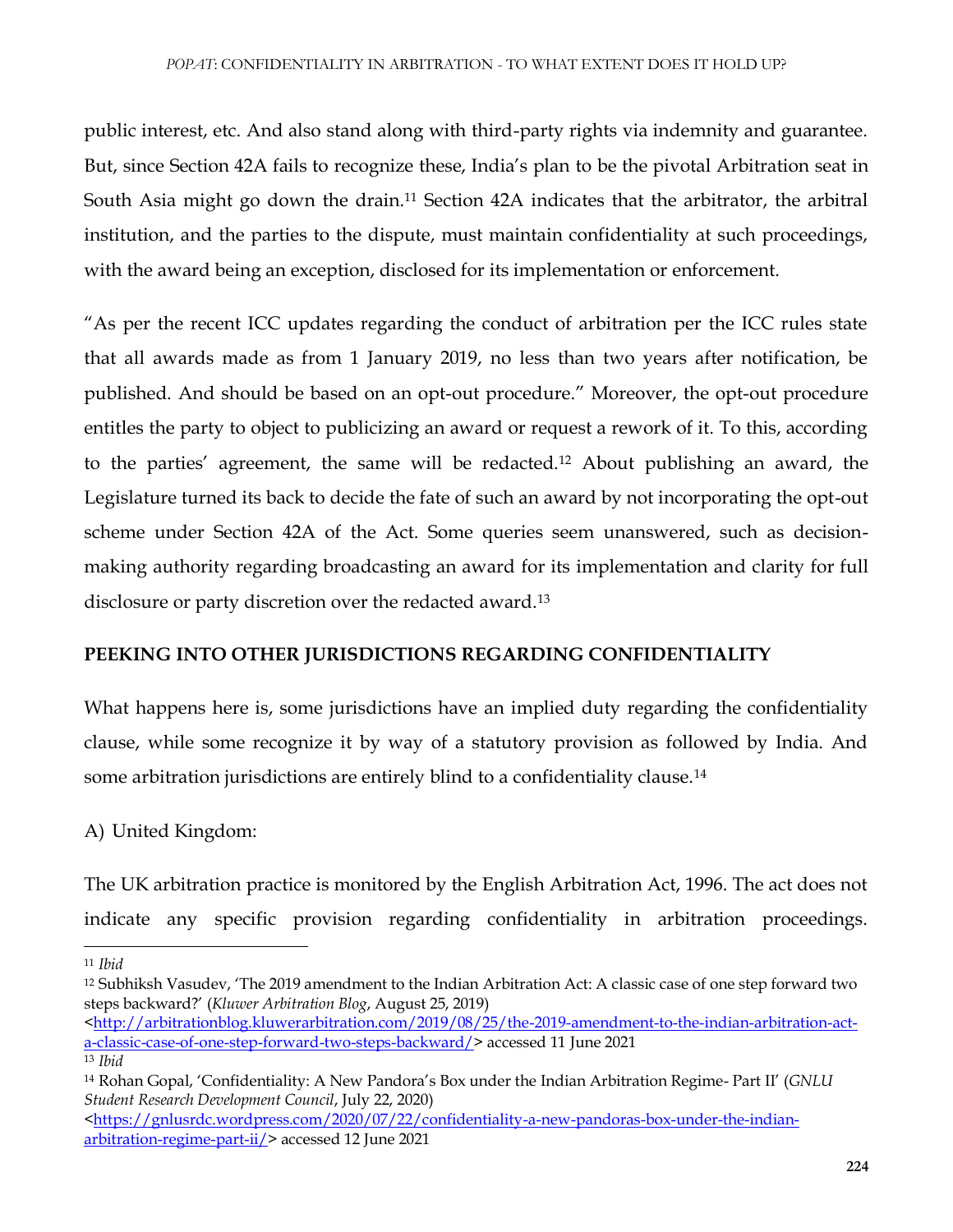Nevertheless, the English Courts stand by implied duty to preserve confidentiality. Here, the confidentiality aspect is divided into two parts: a) inherently confidential information such as trade secrets, b) other information regarding the hearings, submissions, award, etc. Moreover, just the inherently confidential information bears absolute confidentiality. And the latter half of such information has certain exceptions, which are as follows:

a) Parties' express or implied consent, b) disposal of the matter as a part of necessary disclosure, c) disclosing information to protect the legitimate interests of the parties, etc.<sup>15</sup>

B) Singapore:

The Singapore Arbitration Act, 2001, runs the arbitration practice in Singapore. As per section 56 of the Act, the parties to the dispute can choose a close court for the arbitration proceedings. Further, the parties' consent is required to publish the judgement produced in the closed court according to section 57(3) (a). As Per Section 57(3) (b), the court could publish such information if the party's confidentiality is not hampered. Also, the court is empowered to produce the judgement if it talks about considerable legal interest per section 57(4). We could note that the court could conceal any part of the order as the party wishes.<sup>16</sup>

# **ANALYSIS**

Rule 39.1 of the *Singapore International Arbitration Centre (SIAC)* requires the parties to arbitration to treat the award and the related matters such as documents, evidence, pleadings, etc., as confidential. Note that express consent is required by the parties for matters that could likely infringe confidentiality. Additionally, per the parties' need, a separate contract regulating confidentiality be formulated barring the mandatory rules.

Rule 30 of the *London Court of International Arbitration (LCIA)* places an obligation over parties to ensure confidentiality of the award and the documents along with other materials put forward during the arbitration proceedings, which are not publicly available. It is crucial to

 $\overline{\phantom{a}}$ <sup>15</sup> *Ibid*

<sup>16</sup> *Ibid*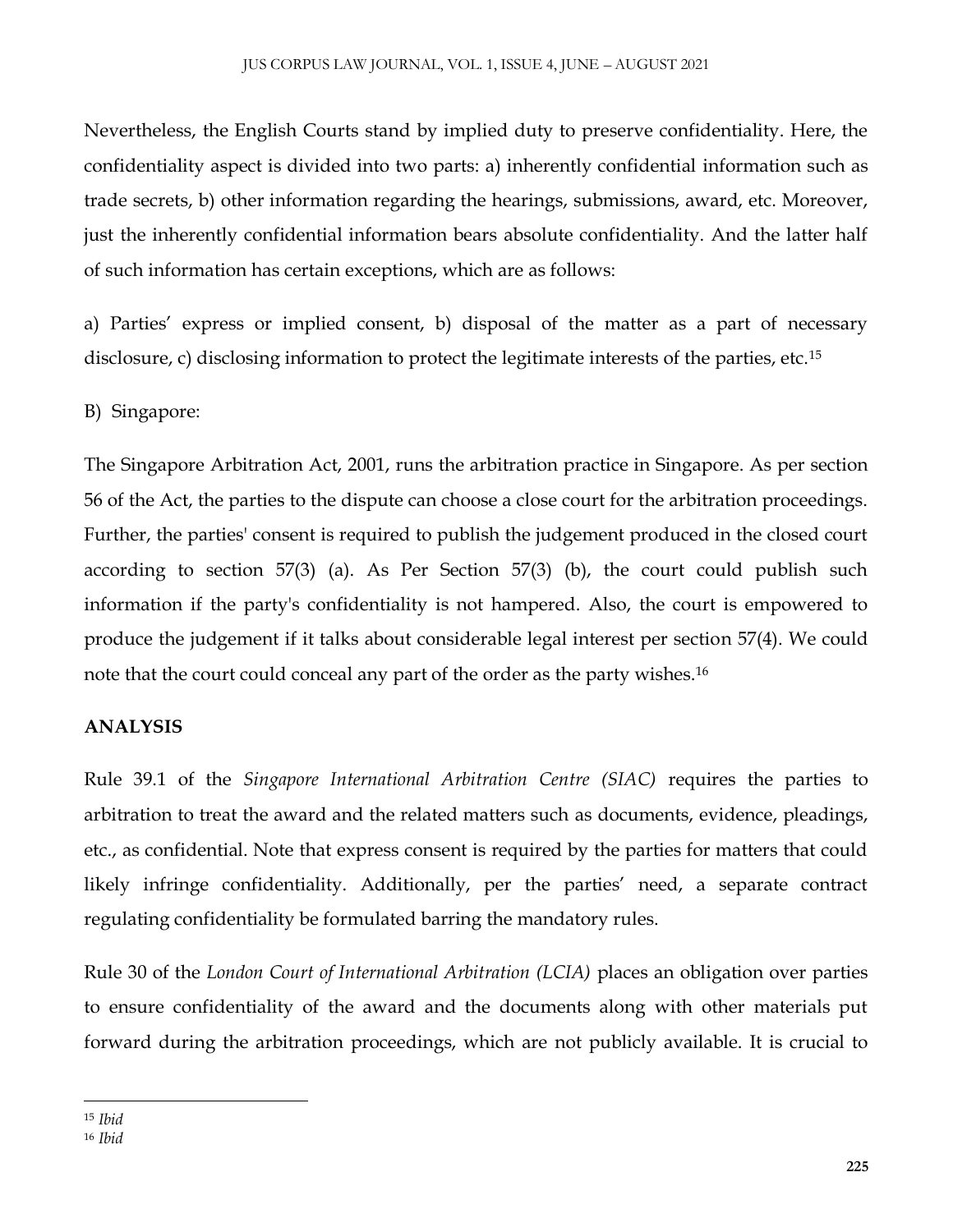spot that the LCIA has to obtain the parties' and the Arbitral Tribunal's consent before publishing the award.<sup>17</sup>

To this, the source of the obliged confidentiality in the arbitration agreement, we realize that it comes to place either by implication or through an express confidentiality clause. It says the law that governs the arbitration agreement is a go-to to determine the confidentiality questioned. When a provision different from that of the seat governs the arbitration agreement, then jurisdictions like the UK, Singapore, and Australian courts would determine the question of confidentiality by soliciting the law of that arbitration agreement. Lastly, in practical terms, the practitioners might pause while drafting the choice of legal provisions based on such an analysis<sup>18</sup>.

#### **BREAKDOWN**

Contrasting our provision with the UK, which follows the concept of implied confidentiality, we realize that a statutory clause works better at modulating confidentiality. It is because such a statutory clause ensures party certainty and restraints the reach for judicial intervention. Considering the several amendments introduced to narrow the scope of judicial interference that has disturbed the Indian Arbitration practice, this tends to be the right step.<sup>19</sup>

The non-obstante clause could make the application of this provision rigid. Unlike the other jurisdictions, Section 42A of the Indian Arbitration Act does not recognize some of the key exceptions that could dare to its fulfillment. Further, shedding light on the party autonomy, parties to the dispute must have the option of putting together a contract for regulating confidentiality independently as put in place by some of the vital Arbitration establishments.

 $\overline{\phantom{a}}$ 

<sup>17</sup> *Ibid*

<sup>18</sup> Mark Darian & Varun Ghosh, 'The Fruit of the Arbitration Tree: Confidentiality in International Arbitration' (2015) 81(4) International Journal of Arbitration, Mediation and Dispute Management 360-366 <sup>19</sup> *Ibid* 17